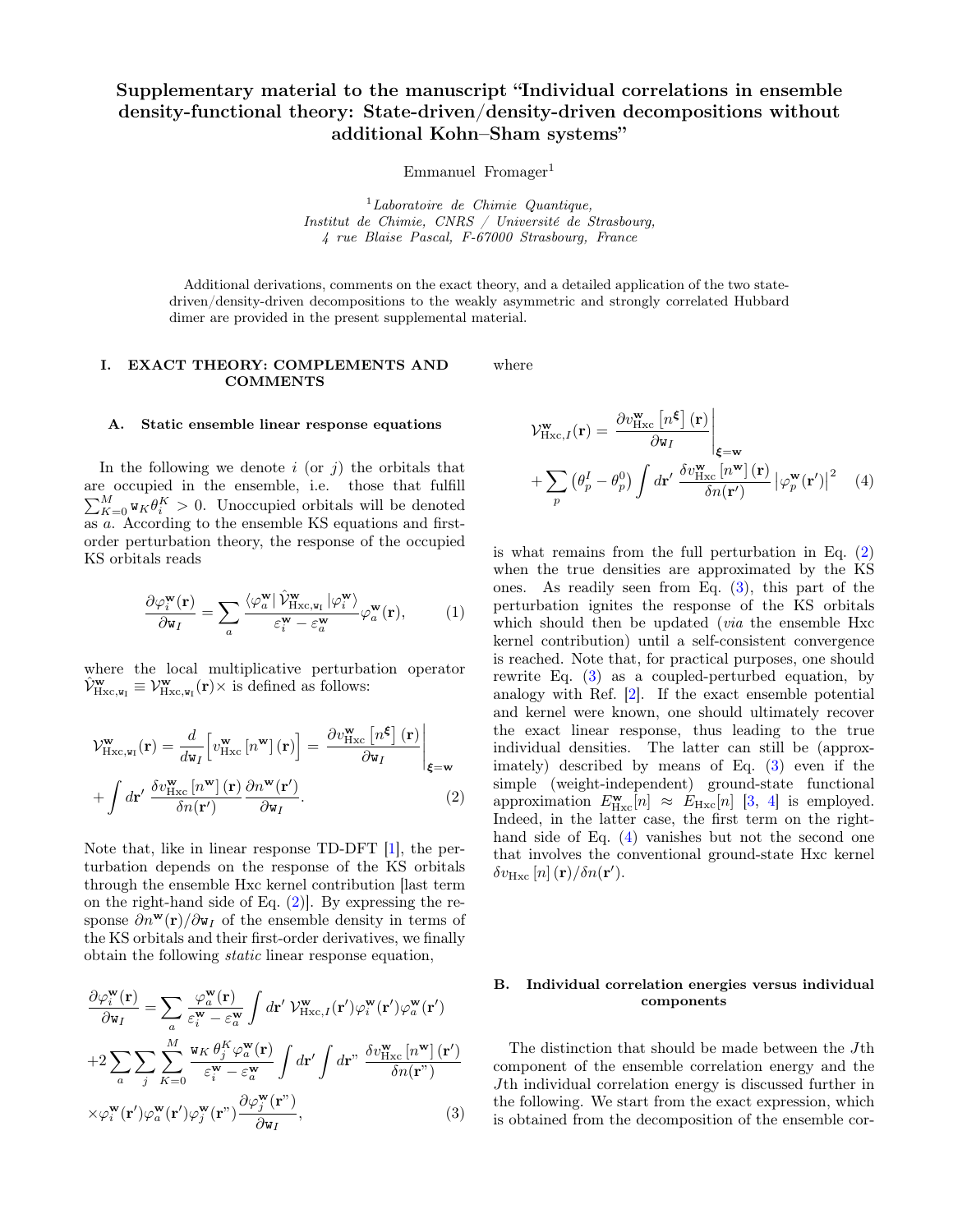relation energy into components,

$$
E_{c,J}^{\mathbf{w}}[n^{\mathbf{w}}] = \mathcal{E}_{c,J}^{\mathbf{w}}[n^{\mathbf{w}}] + \sum_{K=0}^{M} \mathbf{w}_K \sum_{I=1}^{M} (\delta_{IJ} - \mathbf{w}_I)
$$
  
 
$$
\times \frac{\partial}{\partial \mathbf{w}_I} \left( \mathcal{E}_{c,K}^{\mathbf{w}}[n^{\mathbf{w}}] - \mathcal{E}_{c,K}^{\xi}[n^{\xi,\mathbf{w}}] \right) \Big|_{\xi=\mathbf{w}}, \qquad (5)
$$

where

$$
\mathcal{E}_{\text{c},K}^{\mathbf{w}}\left[n^{\mathbf{w}}\right] = \left\langle \Psi_K\right| \hat{T} + \hat{W}_{\text{ee}} \left|\Psi_K\right\rangle - \left\langle \Phi_K^{\mathbf{w}}\right| \hat{T} + \hat{W}_{\text{ee}} \left|\Phi_K^{\mathbf{w}}\right\rangle \tag{6}
$$

and

$$
\mathcal{E}_{c,K}^{\xi} \left[ n^{\xi, \mathbf{w}} \right] = \left\langle \Psi_K^{\xi} \left[ n^{\xi, \mathbf{w}} \right] \middle| \hat{T} + \hat{W}_{ee} \middle| \Psi_K^{\xi} \left[ n^{\xi, \mathbf{w}} \right] \right\rangle - \left\langle \Phi_K^{\mathbf{w}} \middle| \hat{T} + \hat{W}_{ee} \middle| \Phi_K^{\mathbf{w}} \right\rangle. \tag{7}
$$

At this point, one should stress that the equality  $\Phi_K^{\boldsymbol{\xi}}\left[n^{\boldsymbol{\xi},\mathbf{w}}\right] = \Phi_K^{\mathbf{w}}$  that holds in the non-interacting case, simply because the density  $n^{\xi,w}$  is built from the KS wavefunctions  $\{\Phi_{J}^{\mathbf{w}}\}$ , is *not* necessarily fulfilled in the true interacting case:

$$
\Psi_K^{\xi} \left[ n^{\xi, \mathbf{w}} \right] \neq \Psi_K^{\mathbf{w}} \left[ n^{\mathbf{w}} \right] = \Psi_K. \tag{8}
$$

This is where the situation differs for the exchange and correlation energies. Indeed, at the exchange-only level, individual energies and components match. This is not necessarily the case when correlation is introduced, as readily seen from the following expression:

$$
E_{c,J}^{\mathbf{w}}[n^{\mathbf{w}}] = \mathcal{E}_{c,J}^{\mathbf{w}}[n^{\mathbf{w}}] - \sum_{K=0}^{M} \mathbf{w}_K \sum_{I=1}^{M} (\delta_{IJ} - \mathbf{w}_I)
$$
  
 
$$
\times \frac{\partial}{\partial \mathbf{w}_I} \left\langle \Psi_K^{\xi}[n^{\xi,\mathbf{w}}] \middle| \hat{T} + \hat{W}_{\text{ee}} \middle| \Psi_K^{\xi}[n^{\xi,\mathbf{w}}] \right\rangle \Big|_{\xi=\mathbf{w}}.
$$
 (9)

It can be further simplified by introducing individual interacting density-functional energies as follows,

$$
\left\langle \Psi_{K}^{\xi} \left[ n^{\xi, \mathbf{w}} \right] \right| \hat{T} + \hat{W}_{ee} \left| \Psi_{K}^{\xi} \left[ n^{\xi, \mathbf{w}} \right] \right\rangle \tag{10}
$$

$$
= E_K^{\xi} \left[ n^{\xi, \mathbf{w}} \right] - \int d\mathbf{r} \; v^{\xi} \left[ n^{\xi, \mathbf{w}} \right] (\mathbf{r}) n_{\Psi_K^{\xi}[n^{\xi, \mathbf{w}}]} (\mathbf{r}), \tag{11}
$$

where  $v^{\xi} \left[ n^{\xi, w} \right] \big|_{\xi=w} = v_{\text{ext}}$ , and applying the Hellmann-Feynman theorem,

$$
\frac{\partial}{\partial \mathbf{w}_I} \left\langle \Psi_K^{\xi} \left[ n^{\xi, \mathbf{w}} \right] \middle| \hat{T} + \hat{W}_{ee} \left| \Psi_K^{\xi} \left[ n^{\xi, \mathbf{w}} \right] \right\rangle \right|_{\xi = \mathbf{w}}
$$
\n
$$
= - \int d\mathbf{r} \, v_{\text{ext}}(\mathbf{r}) \left. \frac{\partial n_{\Psi_K^{\xi}[n^{\xi, \mathbf{w}}]}(\mathbf{r})}{\partial \mathbf{w}_I} \right|_{\xi = \mathbf{w}}, \tag{12}
$$

thus leading to

$$
E_{\text{c},J}^{\text{w}}\left[n^{\text{w}}\right] = \mathcal{E}_{\text{c},J}^{\text{w}}\left[n^{\text{w}}\right] + \int d\mathbf{r} \, v_{\text{ext}}(\mathbf{r})
$$

$$
\times \sum_{K=0}^{M} \mathbf{w}_{K} \sum_{I=1}^{M} \left(\delta_{IJ} - \mathbf{w}_{I}\right) \frac{\partial n_{\Psi_{K}^{\xi}\left[n^{\xi,\text{w}}\right]}(\mathbf{r})}{\partial \mathbf{w}_{I}}\Big|_{\xi=\text{w}}, \quad (13)
$$

which, according to the density constraint

$$
\sum_{K=0}^{M} \xi_K \ n_{\Psi_K^{\xi}[n^{\xi,w}]}(\mathbf{r}) = n^{\xi,w}(\mathbf{r}) = \sum_{K=0}^{M} \xi_K \ n_{\Phi_K^w}(\mathbf{r}),
$$
\n(14)

is equivalent to

$$
E_{c,J}^{\mathbf{w}}\left[n^{\mathbf{w}}\right] = \mathcal{E}_{c,J}^{\mathbf{w}}\left[n^{\mathbf{w}}\right] + \int d\mathbf{r} \, v_{\text{ext}}(\mathbf{r})
$$

$$
\times \sum_{K=0}^{M} \mathbf{w}_K \sum_{I=1}^{M} \left(\delta_{IJ} - \mathbf{w}_I\right) \frac{\partial n_{\Phi_K}(\mathbf{r})}{\partial \mathbf{w}_I} . \tag{15}
$$

Thus we obtain the simplified (and expected) expression,

<span id="page-1-0"></span>
$$
E_{c,J}^{\mathbf{w}}\left[n^{\mathbf{w}}\right] = \mathcal{E}_{c,J}^{\mathbf{w}}\left[n^{\mathbf{w}}\right] + \int d\mathbf{r} \ v_{\text{ext}}(\mathbf{r}) \Big(n_{\Psi_J}(\mathbf{r}) - n_{\Phi_J^{\mathbf{w}}}(\mathbf{r})\Big),\tag{16}
$$

where, as readily seen, the individual correlation energy contains a density correction term which does not exist in conventional ground-state DFT.

In the strongly correlated and weakly asymmetric Hubbard dimer, which is discussed in detail in Sec. [II,](#page-2-0) the integral on the right-hand side of Eq.  $(16)$  becomes

$$
-\Delta v_{\text{ext}} \left( n_{\Psi_J} - n_{\Phi_J^{\text{w}}} \right) \stackrel{J=0}{\approx} \frac{\text{w}\eta}{(1-\text{w})} \Delta v_{\text{ext}}
$$

$$
= 2U\eta^2 \left( \frac{t}{U} \right)^2 \frac{\text{w}}{(1-\text{w})} \tag{17}
$$

and

$$
-\Delta v_{\text{ext}} \left( n_{\Psi_J} - n_{\Phi_J^*} \right) \stackrel{J=1}{\approx} -\Delta v_{\text{ext}} \eta
$$

$$
= -2U \eta^2 \left( \frac{t}{U} \right)^2, \qquad (18)
$$

where  $\eta = U \Delta v_{\text{ext}} / (2t^2)$ . Since, in the regime under study  $(\eta \ll 1$  and  $t/U \ll 1)$ , correlation energies (per unit of U) are zeroth or second order in  $\eta$  [see Sec. [II\]](#page-2-0), the difference between individual correlation energies and the components of the ensemble correlation energy will be negligible.

# C. Exact  $\overline{SD}/\overline{DD}$  density-functional decomposition

The purpose of this section is to show how the statebased (so-called  $\overline{SD}/\overline{DD}$ ) decomposition of individual correlation energies can be expressed in terms of densityfunctional ensemble quantities. We start from the original expression

<span id="page-1-1"></span>
$$
E_{\text{c},J}^{\text{w},\overline{\text{SD}}}\left[n^{\text{w}}\right] := \langle \Psi_J | \hat{T} + \hat{W}_{\text{ee}} \left| \Psi_J \right\rangle - \langle \Phi_J^{\text{w}} | \hat{T} + \hat{W}_{\text{ee}} \left| \Phi_J^{\text{w}} \right\rangle - 2 \sum_{I=1}^{M} \left( \delta_{IJ} - \Psi_I \right) \Psi_J \left\langle \Phi_J^{\text{w}} \left| \hat{T} + \hat{W}_{\text{ee}} \right| \frac{\partial \Phi_J^{\text{w}}}{\partial \Psi_I} \right\rangle.
$$
 (19)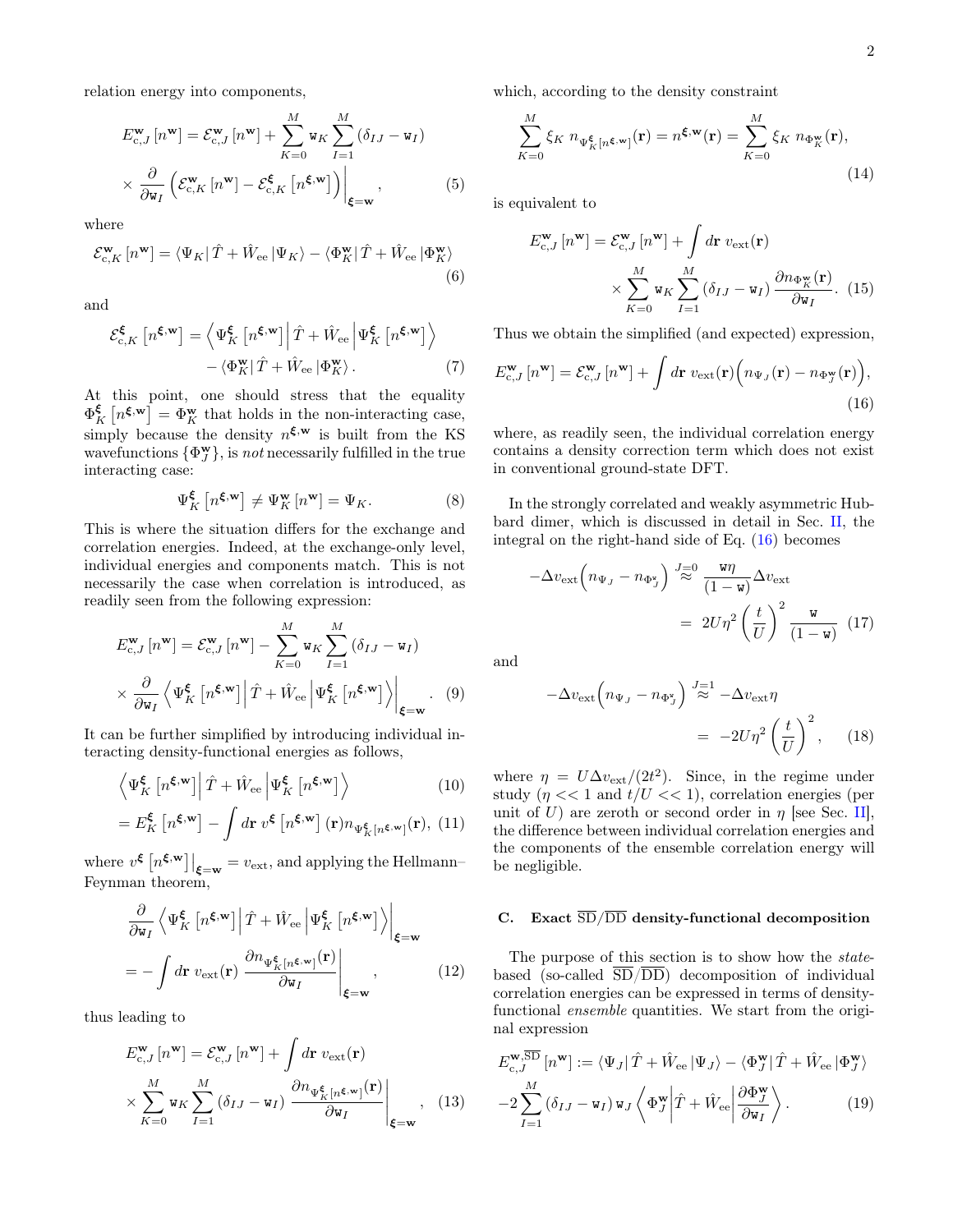We recognize in Eq.  $(19)$  the *individual* exchange-only GOK energy,

$$
f_J^{\mathbf{w}}[n^{\mathbf{w}}] = \left\langle \Phi_J^{\mathbf{w}} \middle| \hat{T} + \hat{W}_{\text{ee}} \middle| \Phi_J^{\mathbf{w}} \right\rangle, \tag{20}
$$

thus leading to the compact expression

<span id="page-2-1"></span>
$$
E_{\rm c,J}^{\mathbf{w},\overline{\rm SD}}\left[n^{\mathbf{w}}\right] = \langle \Psi_J | \hat{T} + \hat{W}_{\rm ee} | \Psi_J \rangle - \overline{f}_J^{\mathbf{w}}\left[n^{\mathbf{w}}\right], \quad (21)
$$

where

<span id="page-2-4"></span>
$$
\overline{f}_{J}^{\mathbf{w}}\left[n^{\mathbf{w}}\right] = f_{J}^{\mathbf{w}}\left[n^{\mathbf{w}}\right] + \sum_{I=1}^{M} \left(\delta_{IJ} - \mathbf{w}_{I}\right) \mathbf{w}_{J} \frac{\partial f_{J}^{\mathbf{w}}\left[n^{\mathbf{w}}\right]}{\partial \mathbf{w}_{I}}.\tag{22}
$$

We now need to relate both terms on the right-hand side of Eq. [\(21\)](#page-2-1) to density-functional ensemble quantities. Let us start with the second term. Like in the extraction of individual Hx energies, we introduce the two-weight KS ensemble density  $n^{\xi, w}(\mathbf{r}) = \sum_{I=0}^{M} \xi_I n_{\Phi_I^w}(\mathbf{r})$ . When inserted into the exchange-only ensemble GOK functional, it allows for an extraction of individual exchange-only energies. Indeed, since

$$
f^{\mathbf{w}}\left[n^{\mathbf{w}}\right] = \sum_{I=0}^{M} \mathbf{w}_I \ f_I^{\mathbf{w}}\left[n^{\mathbf{w}}\right] \tag{23}
$$

and

$$
f^{\xi}\left[n^{\xi,\mathbf{w}}\right] = \sum_{I=0}^{M} \xi_I \, f_I^{\mathbf{w}}\left[n^{\mathbf{w}}\right],\tag{24}
$$

it comes

<span id="page-2-2"></span>
$$
f_J^{\mathbf{w}}[n^{\mathbf{w}}] = f^{\mathbf{w}}[n^{\mathbf{w}}] + \sum_{I=1}^{M} (\delta_{IJ} - \mathbf{w}_I) \left( f_I^{\mathbf{w}}[n^{\mathbf{w}}] - f_0^{\mathbf{w}}[n^{\mathbf{w}}] \right)
$$
  
= 
$$
f^{\mathbf{w}}[n^{\mathbf{w}}] + \sum_{I=1}^{M} (\delta_{IJ} - \mathbf{w}_I) \frac{\partial f^{\xi}[n^{\xi, \mathbf{w}}]}{\partial \xi_I}.
$$
 (25)

Note that, in the exact theory, the derivative on the right-hand side of Eq.  $(25)$  is  $\xi$ -independent. It will not be the case anymore when density-functional approximations are employed [see Eq.  $(68)$ ]. For the sake of generality, the derivative will be taken at  $\xi = w$ , thus leading to the final expression

<span id="page-2-3"></span>
$$
f_J^{\mathbf{w}}\left[n^{\mathbf{w}}\right] = f^{\mathbf{w}}\left[n^{\mathbf{w}}\right] + \sum_{I=1}^{M} \left(\delta_{IJ} - \mathbf{w}_I\right) \left.\frac{\partial f^{\xi}\left[n^{\xi, \mathbf{w}}\right]}{\partial \xi_I}\right|_{\xi = \mathbf{w}} (26)
$$

The second term on the right-hand side of Eq. [\(21\)](#page-2-1) is then obtained by differentiating Eq. [\(26\)](#page-2-3) with respect to the ensemble weights [see Eq.  $(22)$ ]. Turning to the first term on the right-hand side of Eq.  $(21)$ , the simplest way to obtain a density-functional expression is to connect the individual SD correlation energy to the first (SD) one, as follows:

$$
E_{\text{c},J}^{\text{w},\overline{\text{SD}}}\left[n^{\text{w}}\right] = E_{\text{c},J}^{\text{w},\text{SD}}\left[n^{\text{w}}\right] + 2\sum_{I=1}^{M} \sum_{K\neq J}^{M} \left(\delta_{IJ} - \mathbf{w}_{I}\right) \mathbf{w}_{K} \left\langle \Phi_{K}^{\text{w}} \middle| \hat{T} + \hat{W}_{\text{ee}} \middle| \frac{\partial \Phi_{K}^{\text{w}}}{\partial \mathbf{w}_{I}} \right\rangle, \tag{27}
$$

thus leading to the final expression

<span id="page-2-5"></span>
$$
E_{\mathrm{c},J}^{\mathbf{w},\overline{\mathrm{SD}}}\left[n^{\mathbf{w}}\right] = E_{\mathrm{c},J}^{\mathbf{w},\mathrm{SD}}\left[n^{\mathbf{w}}\right] + \sum_{K \neq J}^{M} \sum_{I=1}^{M} \mathbf{w}_K \left(\delta_{IJ} - \mathbf{w}_I\right) \frac{\partial f_K^{\mathbf{w}}\left[n^{\mathbf{w}}\right]}{\partial \mathbf{w}_I} (28)
$$

## D.  $\overline{DD}$  ensemble correlation energy

According to Eq. [\(21\)](#page-2-1), the weighted sum  $E_c^{\mathbf{w},\text{SD}}[n^{\mathbf{w}}]$ of the  $\overline{SD}$  correlation energies reads

$$
E_{\rm c}^{\mathbf{w},\overline{\rm SD}}[n^{\mathbf{w}}] = \sum_{J=0}^{M} \mathbf{w}_{J} E_{\rm c,J}^{\mathbf{w},\overline{\rm SD}}[n^{\mathbf{w}}]
$$
  
= 
$$
\sum_{J=0}^{M} \mathbf{w}_{J} \left( \langle \Psi_{J} | \hat{T} + \hat{W}_{\rm ee} | \Psi_{J} \rangle - f_{J}^{\mathbf{w}}[n^{\mathbf{w}}] \right)
$$
  
- 
$$
\sum_{J=0}^{M} \mathbf{w}_{J}^{2} \sum_{I=1}^{M} (\delta_{IJ} - \mathbf{w}_{I}) \frac{\partial f_{J}^{\mathbf{w}}[n^{\mathbf{w}}]}{\partial \mathbf{w}_{I}}, \quad (29)
$$

or, equivalently,

$$
E_{\rm c}^{\mathbf{w},\overline{\rm SD}}\left[n^{\mathbf{w}}\right] = E_{\rm c}^{\mathbf{w}}\left[n^{\mathbf{w}}\right] - \sum_{J=0}^{M} \mathbf{w}_J^2 \sum_{I=1}^{M} \left(\delta_{IJ} - \mathbf{w}_I\right) \frac{\partial f_J^{\mathbf{w}}\left[n^{\mathbf{w}}\right]}{\partial \mathbf{w}_I},\tag{30}
$$

thus leading to the final expression

$$
E_c^{\mathbf{w},\overline{\mathrm{DD}}}[n^{\mathbf{w}}] = E_c^{\mathbf{w}}[n^{\mathbf{w}}] - E_c^{\mathbf{w},\overline{\mathrm{SD}}}[n^{\mathbf{w}}]
$$
  
= 
$$
\sum_{J=0}^{M} \mathbf{w}_J^2 \sum_{I=1}^{M} (\delta_{IJ} - \mathbf{w}_I) \frac{\partial f_J^{\mathbf{w}}[n^{\mathbf{w}}]}{\partial \mathbf{w}_I}.
$$
 (31)

#### <span id="page-2-0"></span>II. APPLICATION TO THE HUBBARD DIMER

#### A. Densities and functionals

For simplicity, we focus on the weakly asymmetric and strongly correlated regime  $\Delta v_{\rm ext}/t \ll t/U \ll 1$ . In this case, the ground state remains essentially symmetric [\[5\]](#page-5-4), i.e.  $n_{\Psi_0} \approx 1$ , and the density of the first (singlet) excited state varies through first order in  $\Delta v_{\text{ext}}/t$  as  $n_{\Psi_1} \approx 1 +$  $[(U\Delta v_{\text{ext}})/(2t^2)]$  [\[4\]](#page-5-3). In the following we use the compact notation  $n_{\Psi_1} \approx 1 + \eta$ , where  $\eta = U \Delta v_{\text{ext}} / (2t^2) < 1$ . As a result, the biensemble density reads

$$
n^{\mathbf{w}} \approx 1 + \mathbf{w}\eta,\tag{32}
$$

where  $w \equiv w_1$ . The KS excited state is always symmetric ( $n_{\Phi_1^u} = 1$ ), even when the true interacting system is not [\[5\]](#page-5-4). Therefore, the KS ground-state density equals  $n_{\Phi_0^{\mathbf{v}}} = (n^{\mathbf{v}} - \mathbf{w})/(1 - \mathbf{w})$ , thus leading to

$$
n_{\Phi_0^{\mathbf{v}}} \approx 1 + \frac{\mathbf{w}\eta}{(1-\mathbf{w})},\tag{33}
$$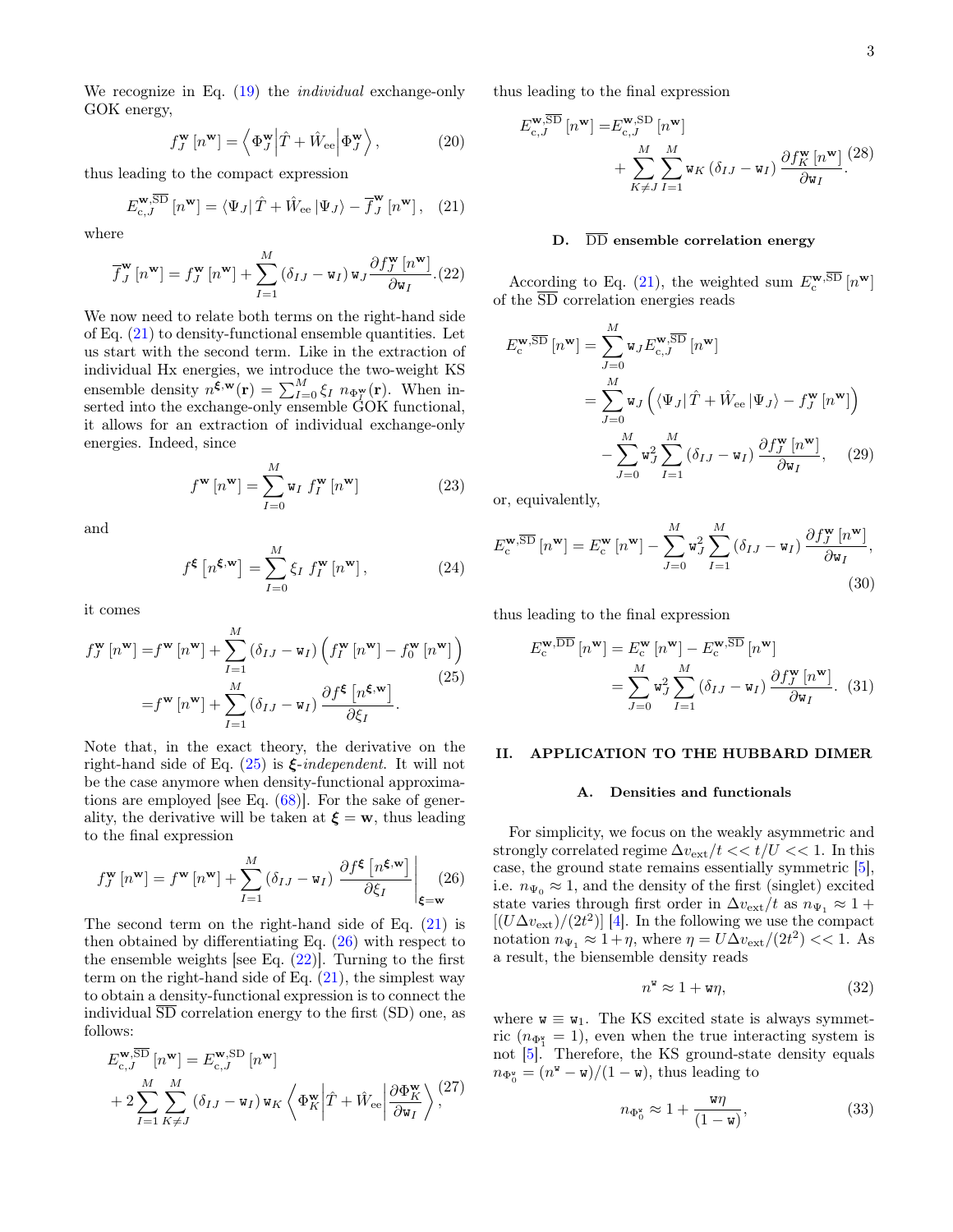and the following expression for the two-weight ensemble KS density:

$$
n^{\xi, \mathbf{w}} \approx 1 + \frac{(1 - \xi)\mathbf{w}\eta}{(1 - \mathbf{w})}.
$$
 (34)

As shown in Ref. [\[4\]](#page-5-3), in the strongly correlated regime, the ensemble correlation functional reads, for  $|n-1| \leq w$ , as follows:

<span id="page-3-0"></span>
$$
E_c^{\mathbf{w}}(n) \approx -\frac{U}{2} \left[ (1 - \mathbf{w}) - \frac{(3\mathbf{w} - 1)(n - 1)^2}{(1 - \mathbf{w})^2} \right]. \quad (35)
$$

# B. First (so-called SD/DD) decomposition

The SD/DD decomposition of each individual correlation energy is otbained from the following general expressions:

$$
E_{\rm c, J}^{\mathbf{w},\rm SD}\left[n^{\mathbf{w}}\right] = E_{\rm c}^{\mathbf{w}}\left[n^{\mathbf{w}}\right] + \sum_{I=1}^{M} \left(\delta_{IJ} - \mathbf{w}_{I}\right) \frac{\partial E_{\rm c}^{\mathbf{w}}\left[n^{\mathbf{w}}\right]}{\partial \mathbf{w}_{I}}(36)
$$

and

$$
E_{\text{c},J}^{\mathbf{w},\text{DD}}\left[n^{\mathbf{w}}\right] = -\sum_{I=1}^{M} \left(\delta_{IJ} - \mathbf{w}_I\right) \left.\frac{\partial E_{\text{c}}^{\xi}\left[n^{\xi,\mathbf{w}}\right]}{\partial \mathbf{w}_I}\right|_{\xi=\mathbf{w}}.\text{(37)}
$$

According to Eq.  $(35)$ , we have

$$
E_{\rm c}^{\rm w} (n^{\rm w}) \approx -\frac{U}{2} \left[ (1 - \text{w}) - \frac{(3\text{w} - 1)\text{w}^2 \eta^2}{(1 - \text{w})^2} \right] \tag{38}
$$

and

$$
E_c^{\xi} (n^{\xi, \mathbf{w}}) \approx -\frac{U}{2} \left[ (1 - \xi) - \frac{(3\xi - 1)\mathbf{w}^2 \eta^2}{(1 - \mathbf{w})^2} \right], \quad (39)
$$

thus leading to the following derivative expressions,

$$
\frac{dE_c^{\mathbf{w}}(n^{\mathbf{w}})}{d\mathbf{w}} \approx \frac{U}{2} \left[ 1 - \frac{\mathbf{w}(3\mathbf{w}^2 - 9\mathbf{w} + 2)\eta^2}{(1 - \mathbf{w})^3} \right] \tag{40}
$$

and

$$
\frac{\partial E_{\rm c}^{\xi} \left( n^{\xi, \mathbf{w}} \right)}{\partial \mathbf{w}} \approx U \frac{(3\xi - 1)\eta^2 \mathbf{w}}{(1 - \mathbf{w})^3},\tag{41}
$$

from which we obtain

$$
E_{\rm c,J=0}^{\rm w,SD} (n^{\rm w}) = E_{\rm c}^{\rm w} (n^{\rm w}) - {\rm w} \frac{dE_{\rm c}^{\rm w} (n^{\rm w})}{d{\rm w}}
$$

$$
\approx -\frac{U}{2} \left[ 1 - \frac{{\rm w}^2 (1 - 5{\rm w}) \eta^2}{(1 - {\rm w})^3} \right]
$$
(42)

and

$$
E_{c,J=0}^{\mathbf{w},\text{DD}}(n^{\mathbf{w}}) = \mathbf{w} \left. \frac{\partial E_c^{\xi}(n^{\xi,\mathbf{w}})}{\partial \mathbf{w}} \right|_{\xi=\mathbf{w}}
$$
  

$$
\approx U \frac{(3\mathbf{w}-1)\eta^2 \mathbf{w}^2}{(1-\mathbf{w})^3}.
$$
 (43)

Finally, we deduce the excited-state SD/DD decomposition from the ground-state one as follows:

$$
E_{c,J=1}^{\mathbf{w},\text{SD}}(n^{\mathbf{v}}) = \frac{1}{\mathbf{w}} \left[ E_c^{\mathbf{w}}(n^{\mathbf{w}}) - (1 - \mathbf{w}) E_{c,J=0}^{\mathbf{w},\text{SD}}(n^{\mathbf{w}}) \right]
$$
  

$$
\approx U \eta^2 \frac{\mathbf{w}(4\mathbf{w} - 1)}{(1 - \mathbf{w})^2}
$$
(44)

and

$$
E_{c,J=1}^{\mathbf{w},\text{DD}}(n^{\mathbf{w}}) = -\frac{(1-\mathbf{w})}{\mathbf{w}} E_{c,J=0}^{\mathbf{w},\text{DD}}(n^{\mathbf{w}})
$$
  

$$
\approx -U\eta^2 \frac{(3\mathbf{w}-1)\mathbf{w}}{(1-\mathbf{w})^2}.
$$
 (45)

# C. Second (so-called  $\overline{\text{SD}}/\overline{\text{DD}}$  ) decomposition

In the regime under study, the exchange-only GOK functional can be simplified as follows  $[4, 5]$  $[4, 5]$  $[4, 5]$ :

<span id="page-3-1"></span>
$$
f^{\xi}(n) = -2t\sqrt{(1-\xi)^2 - (1-n)^2} + \frac{U}{2} \left[ 1 + \xi - \frac{(3\xi - 1)(1-n)^2}{(1-\xi)^2} \right] \n= \frac{|1-n| < 1}{2} - 2t(1-\xi) \left[ 1 - \frac{(1-n)^2}{2(1-\xi)^2} \right] + \frac{U}{2} \left[ 1 + \xi - \frac{(3\xi - 1)(1-n)^2}{(1-\xi)^2} \right] \n= \frac{t}{\sqrt{2}} \left[ 1 + \xi - \frac{(3\xi - 1)(1-n)^2}{(1-\xi)^2} \right],
$$

thus leading to

$$
f^{\mathbf{w}}(n^{\mathbf{w}}) \approx \frac{U}{2} \left[ 1 + \mathbf{w} - \frac{(3\mathbf{w} - 1)\mathbf{w}^2 \eta^2}{(1 - \mathbf{w})^2} \right],\tag{47}
$$

$$
f^{\xi}(n^{\xi,\mathbf{w}}) \approx \frac{U}{2} \left[ 1 + \xi - \frac{(3\xi - 1)\mathbf{w}^2 \eta^2}{(1 - \mathbf{w})^2} \right],\qquad(48)
$$

and

$$
\frac{\partial f^{\xi}\left(n^{\xi,\mathbf{w}}\right)}{\partial \xi} \approx \frac{U}{2} \left[1 - \frac{3\mathbf{w}^2 \eta^2}{(1-\mathbf{w})^2}\right].\tag{49}
$$

From the general expression in Eq. [\(26\)](#page-2-3) we deduce the individual components of the exchange-only GOK energy,

<span id="page-3-2"></span>
$$
f_{J=0}^{\mathbf{w}}\left(n^{\mathbf{w}}\right) = f^{\mathbf{w}}\left(n^{\mathbf{w}}\right) - \mathbf{w}\left.\frac{\partial f^{\xi}\left(n^{\xi,\mathbf{w}}\right)}{\partial \xi}\right|_{\xi=\mathbf{w}}\tag{50}
$$

$$
\approx \frac{U}{2} \left[ 1 + \frac{\mathbf{w}^2 \eta^2}{(1 - \mathbf{w})^2} \right],\tag{51}
$$

and

<span id="page-3-3"></span>
$$
f_{J=1}^{\mathbf{w}}\left(n^{\mathbf{w}}\right) = f^{\mathbf{w}}\left(n^{\mathbf{w}}\right) + \left(1 - \mathbf{w}\right) \left.\frac{\partial f^{\xi}\left(n^{\xi, \mathbf{w}}\right)}{\partial \xi}\right|_{\xi = \mathbf{w}}\tag{52}
$$

$$
\approx U \left[ 1 - \frac{\mathbf{w}^2 \eta^2}{(1 - \mathbf{w})^2} \right],\tag{53}
$$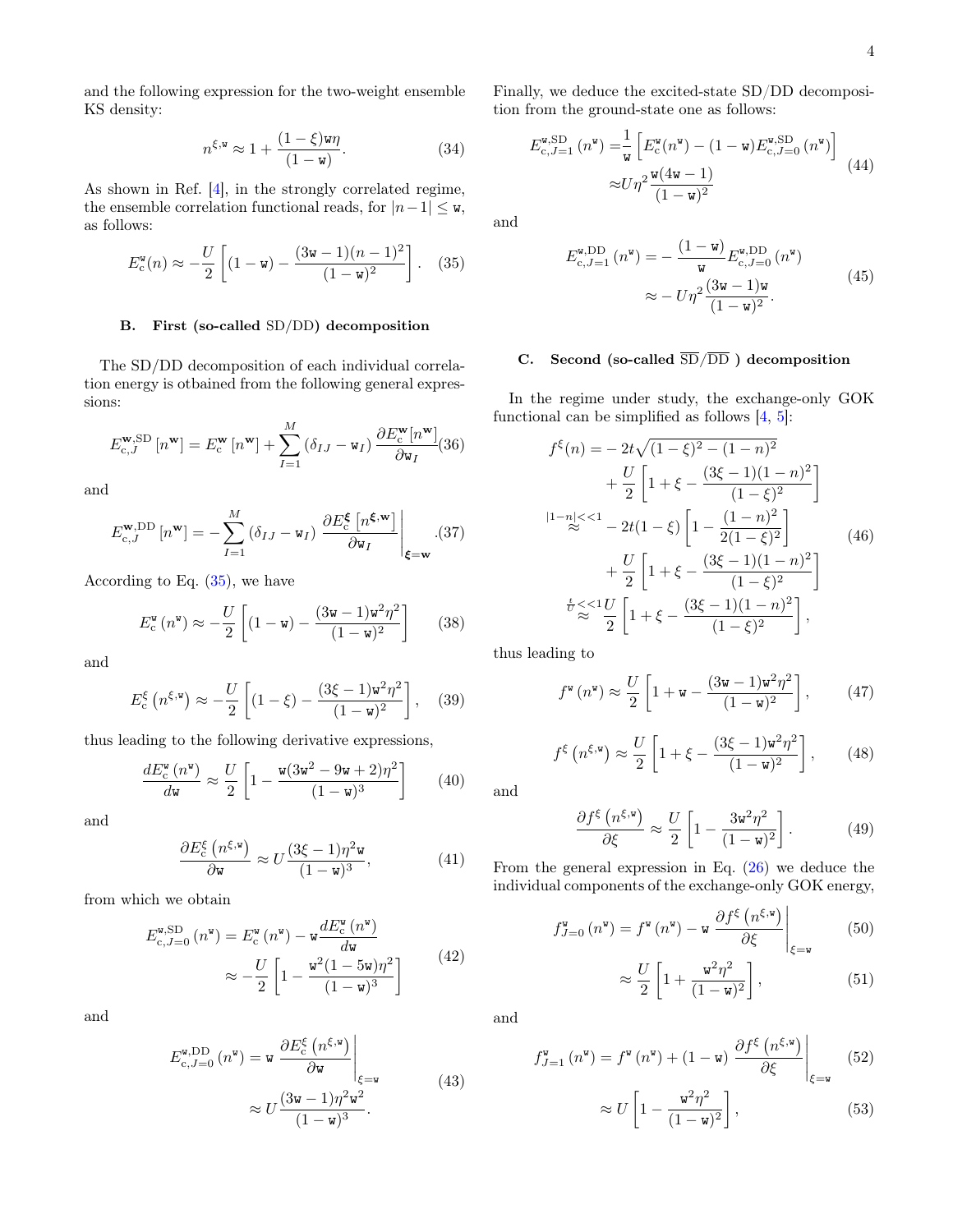thus leading to the following derivative expressions:

$$
\frac{\partial f_{K=0}^{\mathtt{w}}\left(n^{\mathtt{w}}\right)}{\partial \mathtt{w}} \approx U\eta^2 \frac{\mathtt{w}}{(1-\mathtt{w})^3},\tag{54}
$$

$$
\frac{\partial f_{K=1}^{\mathtt{w}}\left(n^{\mathtt{w}}\right)}{\partial \mathtt{w}} \approx -U\eta^2 \frac{2\mathtt{w}}{(1-\mathtt{w})^3}.\tag{55}
$$

The  $\overline{SD}/\overline{DD}$  decomposition can now be deduced from the SD/DD one by using the general expression in Eq. [\(28\)](#page-2-5) and the fact that both decompositions give the same individual correlation energy, i.e.

$$
E_{\mathrm{c},J}^{\mathbf{w},\overline{\mathrm{DD}}}\left[n^{\mathbf{w}}\right] = E_{\mathrm{c},J}^{\mathbf{w},\mathrm{DD}}\left[n^{\mathbf{w}}\right] - \left(E_{\mathrm{c},J}^{\mathbf{w},\overline{\mathrm{SD}}}\left[n^{\mathbf{w}}\right] - E_{\mathrm{c},J}^{\mathbf{w},\mathrm{SD}}\left[n^{\mathbf{w}}\right]\right),\tag{56}
$$

thus leading to

$$
E_{\text{c},J=0}^{\text{w},\overline{\text{SD}}}(n^{\text{w}}) = E_{\text{c},J=0}^{\text{w},\text{SD}}(n^{\text{w}}) - \mathbf{w}^{2} \frac{\partial f_{K=1}^{\text{w}}(n^{\text{w}})}{\partial \mathbf{w}}
$$

$$
\approx -\frac{U}{2} \left[ 1 - \frac{\mathbf{w}^{2} \eta^{2}}{(1 - \mathbf{w})^{2}} \right],
$$
(57)

$$
E_{\rm c, J=0}^{\rm w, \overline{DD}}\left(n^{\rm w}\right) \approx -U\eta^2 \frac{{\rm w}^2}{(1-\rm w)^2},\tag{58}
$$

$$
E_{\text{c},J=1}^{\text{w},\overline{\text{SD}}}\left(n^{\text{w}}\right) = E_{\text{c},J=1}^{\text{w},\text{SD}}\left(n^{\text{w}}\right) + (1-\text{w})^2 \frac{\partial f_{K=0}^{\text{w}}\left(n^{\text{w}}\right)}{\partial \text{w}}
$$

$$
\approx U\eta^2 \frac{3\text{w}^2}{(1-\text{w})^2},\tag{59}
$$

and

$$
E_{\text{c},J=1}^{\text{w},\overline{\text{DD}}}\left(n^{\text{w}}\right) \approx -U\eta^2 \frac{2\text{w}^2}{(1-\text{w})^2}.\tag{60}
$$

The  $\overline{SD}/\overline{DD}$  decomposition is plotted in Fig. [1](#page-4-1) for the excited state and compared with the SD/DD one.

We finally obtain the  $\overline{SD}/\overline{DD}$  decomposition of the ensemble correlation energy as follows:

<span id="page-4-2"></span>
$$
E_c^{\mathbf{w},\overline{\text{SD}}}(n^{\mathbf{w}}) = (1 - \mathbf{w}) E_{c,J=0}^{\mathbf{w},\overline{\text{SD}}}(n^{\mathbf{w}}) + \mathbf{w} E_{c,J=1}^{\mathbf{w},\overline{\text{SD}}}(n^{\mathbf{w}})
$$
  

$$
\approx -\frac{U(1 - \mathbf{w})}{2} + U\eta^2 \frac{\mathbf{w}^2 (1 + 5\mathbf{w})}{2(1 - \mathbf{w})^2},
$$
(61)

and

<span id="page-4-3"></span>
$$
E_c^{\mathbf{w},\overline{\text{DD}}}(n^{\mathbf{w}}) = (1-\mathbf{w})E_{c,J=0}^{\mathbf{w},\overline{\text{DD}}}(n^{\mathbf{w}}) + \mathbf{w}E_{c,J=1}^{\mathbf{w},\overline{\text{DD}}}(n^{\mathbf{w}})
$$
  

$$
\approx -U\eta^2 \frac{\mathbf{w}^2(1+\mathbf{w})}{(1-\mathbf{w})^2}.
$$
 (62)

#### D. Approximate ensemble correlation energies

Within the  $GSc-\overline{SD}$  approximation, the  $\overline{SD}$  part of the ensemble correlation energy is simplified as follows:

$$
E_{\rm c}^{\rm w, \overline{SD}}\left(n^{\rm w}\right) \stackrel{\rm GSc-\overline{SD}}{\approx} (1-\text{w}) E_{\rm c}\left(n_{\Psi_0}\right),\tag{63}
$$

<span id="page-4-1"></span>

Figure 1: Comparison of  $SD/DD$  and  $\overline{SD}/\overline{DD}$ decompositions for the first (singlet) excited state of the weakly asymmetric and strongly correlated Hubbard dimer.

where  $n_{\Psi_0} \approx 1$  and

$$
E_{\rm c}(n) = E_{\rm c}^{\rm w=0}(n) \approx -\frac{U}{2} \left[ 1 + (n-1)^2 \right], \qquad (64)
$$

thus leading to

$$
E_c^{\mathbf{w},\overline{\text{SD}}}\left(n^{\mathbf{w}}\right) \stackrel{\text{GSc}-\overline{\text{SD}}}{\approx} -\frac{U}{2}\left(1-\mathbf{w}\right). \tag{65}
$$

In the regime under study, the  $GSx-\overline{DD}$  approximation consists in simplifying the exchange-only GOK functional as follows [see Eq.  $(46)$ ]:

$$
f^{\xi}(n) \stackrel{\text{GSx} - \overline{\text{DD}}}{\approx} E_{\text{Hx}}(n) = \frac{U}{2} \left( 1 + (1 - n)^2 \right), \quad (66)
$$

thus leading to

$$
f^{\xi}(n^{\xi,\mathbf{w}}) \stackrel{\text{GSx}-\overline{\text{DD}}}{\approx} \frac{U}{2} \left[ 1 + \frac{(1-\xi)^2 \mathbf{w}^2 \eta^2}{(1-\mathbf{w})^2} \right],
$$
 (67)

<span id="page-4-0"></span>
$$
\frac{\partial f^{\xi}\left(n^{\xi,\mathbf{w}}\right)}{\partial \xi} \, \mathbf{G} \mathbf{S} \mathbf{x} \approx \mathbf{D} \mathbf{D} - U \eta^2 \frac{\mathbf{w}^2 (1 - \xi)}{(1 - \mathbf{w})^2},\tag{68}
$$

$$
f^{\mathbf{w}}\left(n^{\mathbf{w}}\right) \stackrel{\text{GSx}-\overline{\text{DD}}}{\approx} \frac{U}{2}\left[1+\mathbf{w}^{2}\eta^{2}\right],\tag{69}
$$

and [see Eqs.  $(50)$  and  $(52)$ ]

$$
f_{J=0}^{\mathrm{w}}\left(n^{\mathrm{w}}\right) \stackrel{\mathrm{GSx}-\overline{\mathrm{DD}}}{\approx} \frac{U}{2}\left[1+\frac{\mathrm{w}^{2}\eta^{2}(1+\mathrm{w})}{1-\mathrm{w}}\right],\qquad(70)
$$

$$
\frac{\partial f_{J=0}^{\mathbf{v}}\left(n^{\mathbf{w}}\right)}{\partial \mathbf{w}} \xrightarrow{\text{GS}_{\mathbf{x}}=\overline{\text{DD}}} U\eta^2 \frac{\mathbf{w}[1+\mathbf{w}(1-\mathbf{w})]}{(1-\mathbf{w})^2},\qquad(71)
$$

$$
f_{J=1}^{\mathbf{v}}\left(n^{\mathbf{v}}\right) \stackrel{\text{GSx}-\overline{\text{DD}}}{\approx} \frac{U}{2}\left[1-\mathbf{v}^2\eta^2\right],\tag{72}
$$